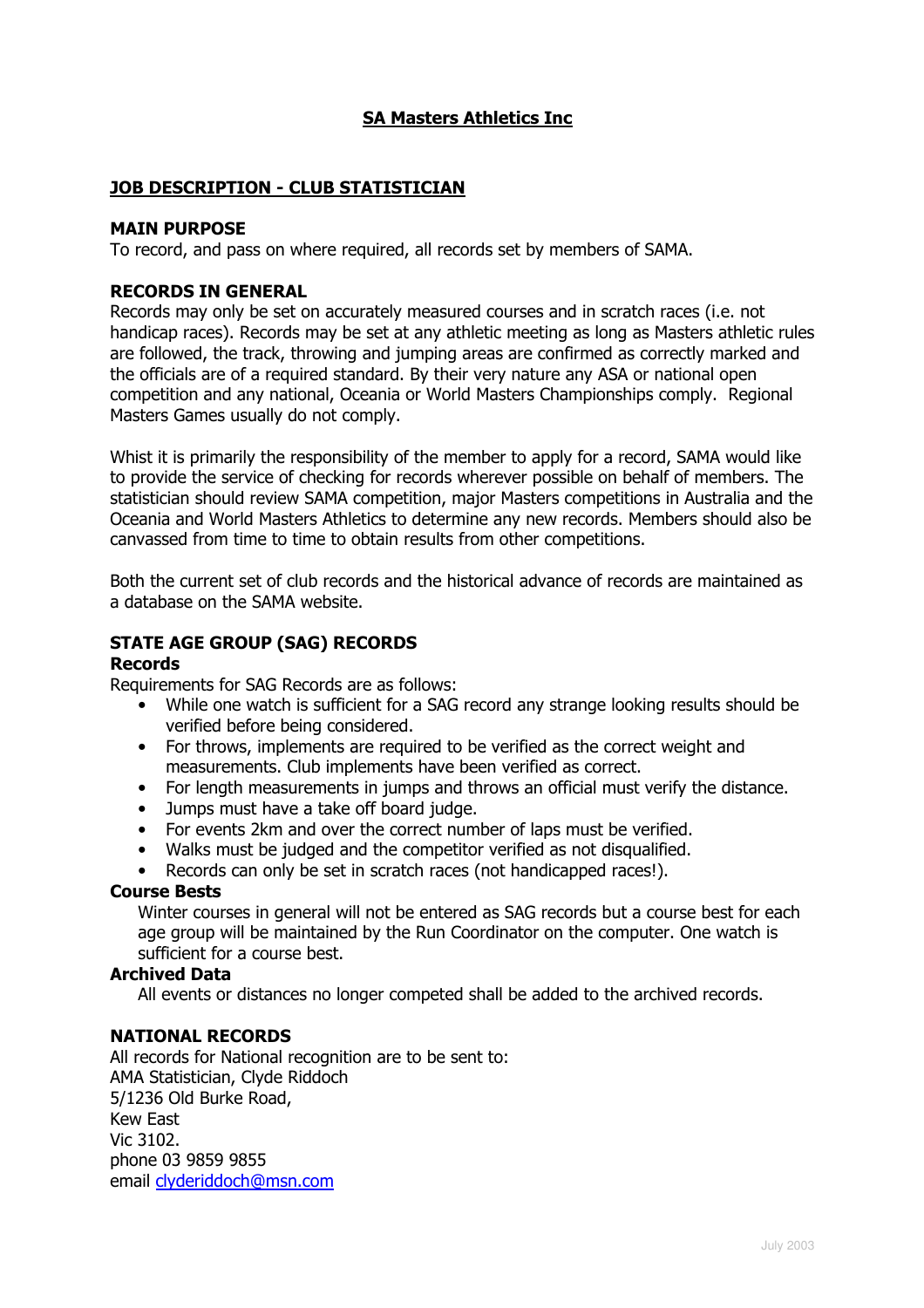Requirements for National Records are the same as for SAG records except as follows:

- As much paperwork as possible should be collected to support a record application.
- Electronic timing for the 60m, 100m and 200m. . A copy of the photo finish print must be submitted.
- Three watches for distances above 200m if electronic timing is not available.
- A minimum of 3 competitors.
- Wind readings for sprints (200m or less), long jump and triple jump.
- For throws, implements are required to be measured for weight and in the case of javelin and hammer for length. These measurements are to be certified by an appropriate technical officer.
- Length measurements for jumps and throws must be validated with a steel tape. Two people must verify the distance.
- Jumps must have a take off board judge (and preferably plasticine).
- Lap record sheets are required for events 2km and over. No more than 4 runners per lap-scorer or 6 walkers per lap-scorer.
- Walks must be judged by a minimum of 4 judges (1 at A grade) and the competitor verified as not disqualified.
- Track times are rounded up to  $1/10^{th}$  second.
- Road times are rounded up to 1 second.
- LJ and TJ are rounded down to 1 centimetre.
- The maximum variation in distance for a road circuit is 0.1% (i.e. 10m in 10km).

Normally National or Championship records set at the annual National Championships are accepted without the need for a form to be sent in. However advice that wind readings were acceptable and implements correctly measured is required (this would be supplied by the state hosting the nationals).

## **WORLD RECORDS**

- Requirements for World records are the same as National records with the additional need for:
- A copy of the applicants' birth certificate or passport front page.
- Ideally 6 walk judges (minimum of 4 including 1 at A grade)
- Surveyor's verification of course distance.
- Referees confirmation that all statements are correct.
- Complete race results

Only records set at WMA meetings do not require a form to be submitted.

## **PROCEEDURE**

After all SAMA championship events, National, Oceania's and World Championships, results should be checked against existing records. (Where possible this should be done after normal competition in summer as well.) We also normally check half marathon results from the Greenbelt, Barossa and Adelaide Half Marathons.

- Enter new records in the History of Records Spreadsheet on the website as a new line at the base of the listing for each age group in each event. This is the main database where more information is kept and the progression of records can be seen.
- Notify the Committee for incorporation in meeting minutes (a reminder will be sent each month) and Newsletter Editor of all new records together with the details of the record being replaced. Where there is no prior record this must be stated.
- Write out Certificates for the new records and sign them. (When certificates run low, order more from Abbotts using the file supplied.)
- Give Certificates to the Club President for signing and presentation.